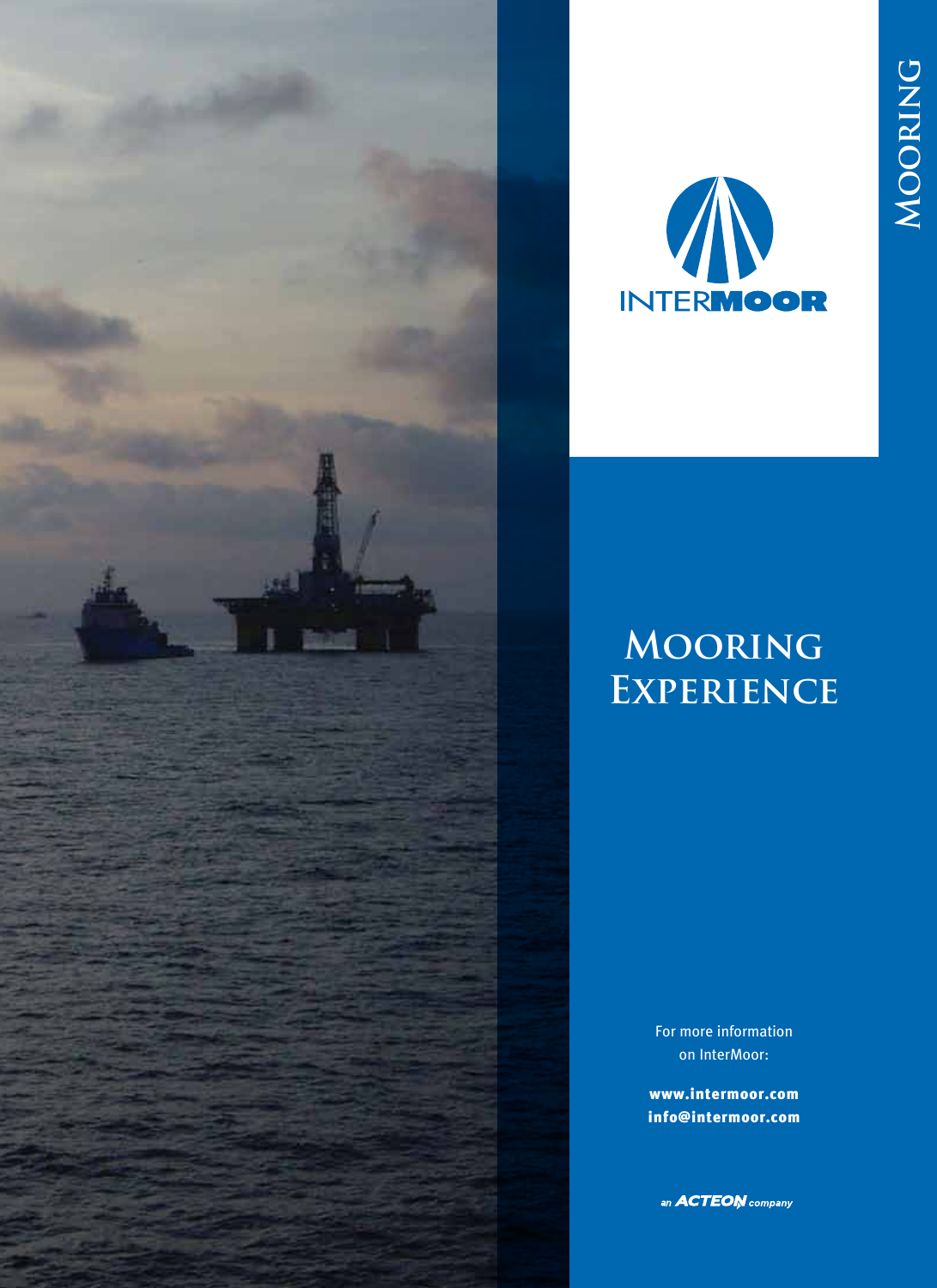# **Mooring**



## *MODU Preset and Insert Experience (Americas/Asia)*

| <b>CLIENT</b>                   | <b>RIG</b>                    | <b>YEAR</b> | <b>WATER DEPTH (FT)</b> | <b>APPLICATION</b>                                     |
|---------------------------------|-------------------------------|-------------|-------------------------|--------------------------------------------------------|
| <b>CGX Resources</b>            | Ocean Saratoga (Guyana)       | 2012        | 300                     |                                                        |
| <b>Murphy</b>                   | Ocean Rover (Malaysia)        | 2012        | 4455                    | Moored with polyester                                  |
| <b>Murphy</b>                   | <b>West Menang (Malaysia)</b> | 2012        | 4455                    |                                                        |
| <b>LLOG</b>                     | Amos Runner                   | 2011        | 2460                    |                                                        |
| <b>ATP</b>                      | <b>Ocean Victory</b>          | 2011        | 3463                    |                                                        |
| <b>Walter Oil&amp;Gas</b>       | <b>Ocean Victory</b>          | 2011        | 1300                    |                                                        |
| <b>Walter Oil&amp;Gas</b>       | Saratoga                      | 2011        | 1100                    | Moored over pipelines                                  |
| <b>Transocean</b>               | DD-I, DD-II, DD-III           | 2010-2011   | 350                     | Pre-sets                                               |
| <b>Diamond</b>                  | Ocean Yorktown (Mexico)       | 2011        | 1000                    |                                                        |
| Larsen Oil & Gas                | Petrolia (Mexico)             | 2010        | 1200 <sup>'</sup>       |                                                        |
| <b>Walter Oil&amp;Gas</b>       | Ocean Voyager                 | 2010        | 1300                    |                                                        |
| <b>ATP</b>                      | <b>Ocean Victory</b>          | 2009-2010   | 4418                    | Moored for hurricanes;<br>Moored over pipelines        |
| <b>LLOG</b>                     | Lorris Bouzigard              | 2010        | 2952                    |                                                        |
| <b>Shell</b>                    | Arctic 1 (Brazil)             | 2008-2010   | 1895                    | Moored over pipelines                                  |
| <b>BP</b>                       | <b>Marianas</b>               | 2009        | 7040                    | Moored with polyester                                  |
| <b>Walter Oil &amp; Gas</b>     | Ocean Saratoga                | 2009        | 2200                    | <b>Moored for hurricanes</b>                           |
| StatoilHydro                    | Goodrich (GoM, Canada)        | 2009        | 3600                    | <b>Moored for hurricanes</b>                           |
| <b>BP</b>                       | <b>Marianas</b>               | 2009        | 5000                    | Moored over polyester;<br><b>Moored for hurricanes</b> |
| <b>Murphy Oil</b>               | <b>Ocean Rover</b>            | 2009        | 4300                    | Moored over pipelines                                  |
| <b>Walter Oil &amp; Gas</b>     | Ocean Saratoga                | 2009        | 1400                    | Moored over pipelines                                  |
| <b>LLOG</b>                     | Lorris Bouzigard              | 2009        | 3269                    |                                                        |
| <b>Deep Gulf</b>                | <b>Ocean Victory</b>          | 2009        | 4397                    |                                                        |
| <b>BP</b>                       | <b>Marianas</b>               | 2009        | 6738                    | Moored with polyester;<br><b>Moored for hurricanes</b> |
| <b>Deep Gulf</b>                | <b>Ocean Victory</b>          | 2009        | 448                     | Moored over pipelines                                  |
| <b>LLOG</b>                     | Lorris Bouzigard              | 2009        | 1035                    |                                                        |
| <b>ENI Petroleum</b>            | <b>Marianas</b>               | 2009        | 7141                    |                                                        |
| <b>BP</b>                       | <b>Marianas</b>               | 2008        | 5500                    | Moored over pipelines;<br>Moored with polyester        |
| <b>Cabinda Gulf Oil Company</b> | Ocean Victory (GoM)           | 2008        | 4700                    | Moored with polyester;<br>Moored for hurricanes        |
| <b>DeepStar</b>                 | <b>Ocean Baroness</b>         | 2008        | 6500                    | <b>Moored for hurricanes</b>                           |
| <b>Walter Oil &amp; Gas</b>     | Ocean Saratoga                | 2008        | 1400                    | Moored over pipelines;<br><b>Moored for hurricanes</b> |
| <b>Marathon</b>                 | <b>Henry Goodrich</b>         | 2008        | 3400                    | Moored over pipelines;<br><b>Moored for hurricanes</b> |
| <b>Noble Energy</b>             | Ocean Quest                   | 2008        | 3450                    | <b>Moored for hurricanes</b>                           |
| <b>Stone Energy</b>             | Hornbeck Test Barge           | 2008        | 130                     |                                                        |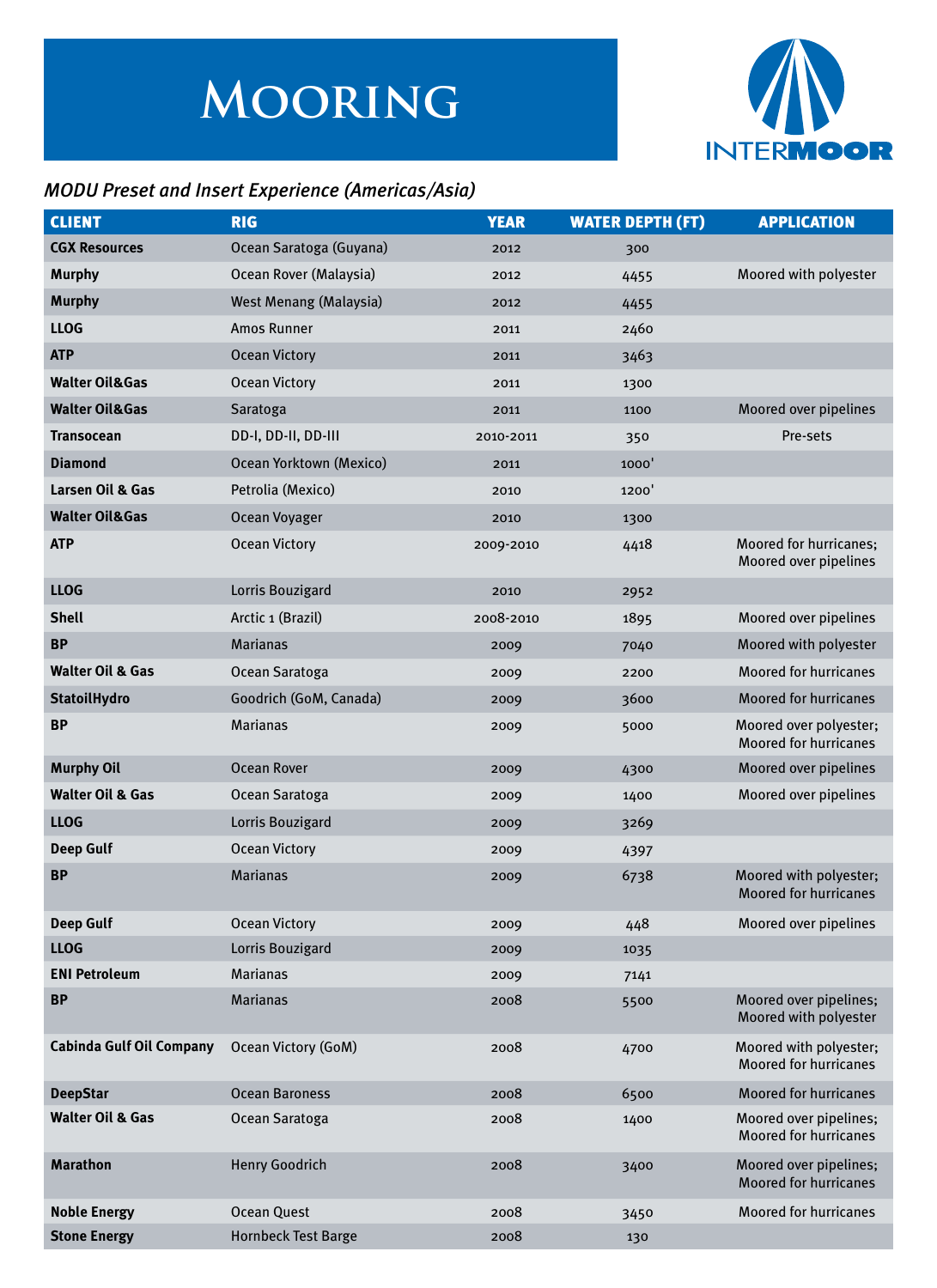## *MODU Preset and Insert Experience (Americas/Asia continued)*

| <b>CLIENT</b>               | <b>RIG</b>                      | <b>YEAR</b> | <b>WATER DEPTH (FT)</b> | <b>APPLICATION</b>                              |
|-----------------------------|---------------------------------|-------------|-------------------------|-------------------------------------------------|
| <b>Murphy Oil</b>           | Ocean Rover (Malaysia)          | 2008        | 4400                    |                                                 |
| <b>LLOG</b>                 | Ocean Saratoga                  | 2008        | 1035                    | <b>Moored for hurricanes</b>                    |
| <b>Amoco</b>                | <b>Paul Romano</b>              | 2008        | 5840                    | <b>Moored for hurricanes</b>                    |
| <b>Noble Energy</b>         | Ocean Quest                     | 2007        | 2900                    | Moored over pipelines;<br>Moored with polyester |
| <b>Walter Oil &amp; Gas</b> | Lorris Bouzigard                | 2007        | 3200                    | Moored with polyester                           |
| <b>Hess</b>                 | <b>Ocean Baroness</b>           | 2007        | 3800                    | Moored for hurricanes                           |
| <b>ChevronTexaco</b>        | Versabar Bottom Feeder (Brazil) | 2007        | 225                     | Moored over pipelines                           |
| <b>Murphy Oil</b>           | Ocean Rover (Malaysia)          | 2007        | 4300                    |                                                 |
| <b>Marathon</b>             | <b>Henry Goodrich</b>           | 2007        | 3400                    | Moored over pipelines                           |
| <b>Noble Energy</b>         | <b>Versabar Bottom Feeder</b>   | 2007        | 250                     |                                                 |
| <b>Shell</b>                | Arctic 1 (Brazil)               | 2007        | 5250                    | Moored over pipelines;<br>Moored with polyester |
| <b>ATP</b>                  | <b>Rowan Midland</b>            | 2006        | 3000                    | Moored with polyester                           |
| Global                      | DD <sub>1</sub>                 | 2006        | 300                     |                                                 |
| <b>Kerr-McGee</b>           | Ocean Concord                   | 2006        | 2300                    | Moored for hurricanes                           |
| <b>ChevronTexaco</b>        | Cajun Express (Jack Well Test)  | 2006        | 7000                    | Moored with polyester                           |
| <b>Murphy Oil</b>           | Ocean Rover (Malaysia-Kikeh)    | 2006        | 4400                    |                                                 |
| Spinnaker                   | Arctic <sub>1</sub>             | 2005        | 1750                    |                                                 |
| POGO                        | Lorris Bouzigard                | 2005        | 590                     | Moored over pipelines                           |
| <b>Walter Oil &amp; Gas</b> | <b>Ocean Quest</b>              | 2005        | 3200                    | Moored over pipelines                           |
| <b>Stone Energy</b>         | Lorris Bouzigard (VK 773)       | 2004        | 470                     |                                                 |
| Atwood/Shell                | Atwood Seahawk (Malaysia)       | 2004        | 230                     | Moored over pipelines                           |

## *MODU Preset and Insert Experience (West Africa)*

| <b>CLIENT</b>                   | <b>RIG</b>                     | <b>YEAR</b>   | <b>WATER DEPTH (FT)</b> | <b>APPLICATION</b>    |
|---------------------------------|--------------------------------|---------------|-------------------------|-----------------------|
| <b>Addax</b>                    | GSF Rig 135 (Nigeria)          | 2012          | 250                     |                       |
| <b>Hess</b>                     | Ocean Valiant (Equ. Guinea)    | $2011 - 2012$ | $2640 +$                |                       |
| <b>ExxonMobil</b>               | Transocean Rather (Angola)     | $2009 - 2012$ | 4455                    |                       |
| <b>ExxonMobil</b>               | <b>GSF Celtic Sea (Angola)</b> | $2011 - 2012$ | 4190                    |                       |
| <b>Maersk</b>                   | Ensco 5001 (Angola)            | $2011 - 2012$ | 4059                    |                       |
| <b>ENI</b>                      | <b>Transocean Marianas</b>     | $2011 - 2012$ | 221                     |                       |
| <b>Maersk</b>                   | Ocean Valiant (Angola)         | 2011          | 2640                    |                       |
| <b>Shell</b>                    | Sedco 702 (Nigeria)            | 2011          | 1739                    |                       |
| <b>Noble Energy EG</b>          | Ensco 5001 (Equ. Guinea)       | 2010-2011     | 3020                    | Pre-sets              |
| <b>Noble Energy EG</b>          | Atwood Hunter (Equ. Guinea)    | 2009 - 2012   | 3020                    | Pre-sets              |
| <b>Chevron</b>                  | West Setia (Angola)            | $2010 - 2012$ | 4389                    |                       |
| <b>Chevron</b>                  | West Vencedor (Angola)         | 2010 - 2012   | 386                     |                       |
| <b>ENI</b>                      | Scarabeo 7 (Angola)            | $2009 - 2012$ | 4620                    |                       |
| <b>Cabinda Gulf Oil Company</b> | Sedneth 701 (Angola)           | 2008-2010     | 1500                    |                       |
| <b>Cabinda Gulf Oil Company</b> | Richardson (West Africa)       | 2009          | 5380                    |                       |
| <b>Cabinda Gulf Oil Company</b> | Pride Venezuela (Angola)       | 2009          | 900                     |                       |
| <b>Cabinda Gulf Oil Company</b> | Transocean Richardson (Angola) | 2009          | 900                     |                       |
| <b>Cabinda Gulf Oil Company</b> | West Setia (Angola)            | 2008          | 1200                    | Moored with polyester |
| <b>Cabinda Gulf Oil Company</b> | Transocean Richardson (Angola) | 2008          | 6000                    |                       |
| <b>Cabinda Gulf Oil Company</b> | Transocean Richardson (Angola) | 2008          | 3200                    | Moored over pipelines |
| <b>Total Angola</b>             | Transocean Richardson (Angola) | 2008          | 3500                    |                       |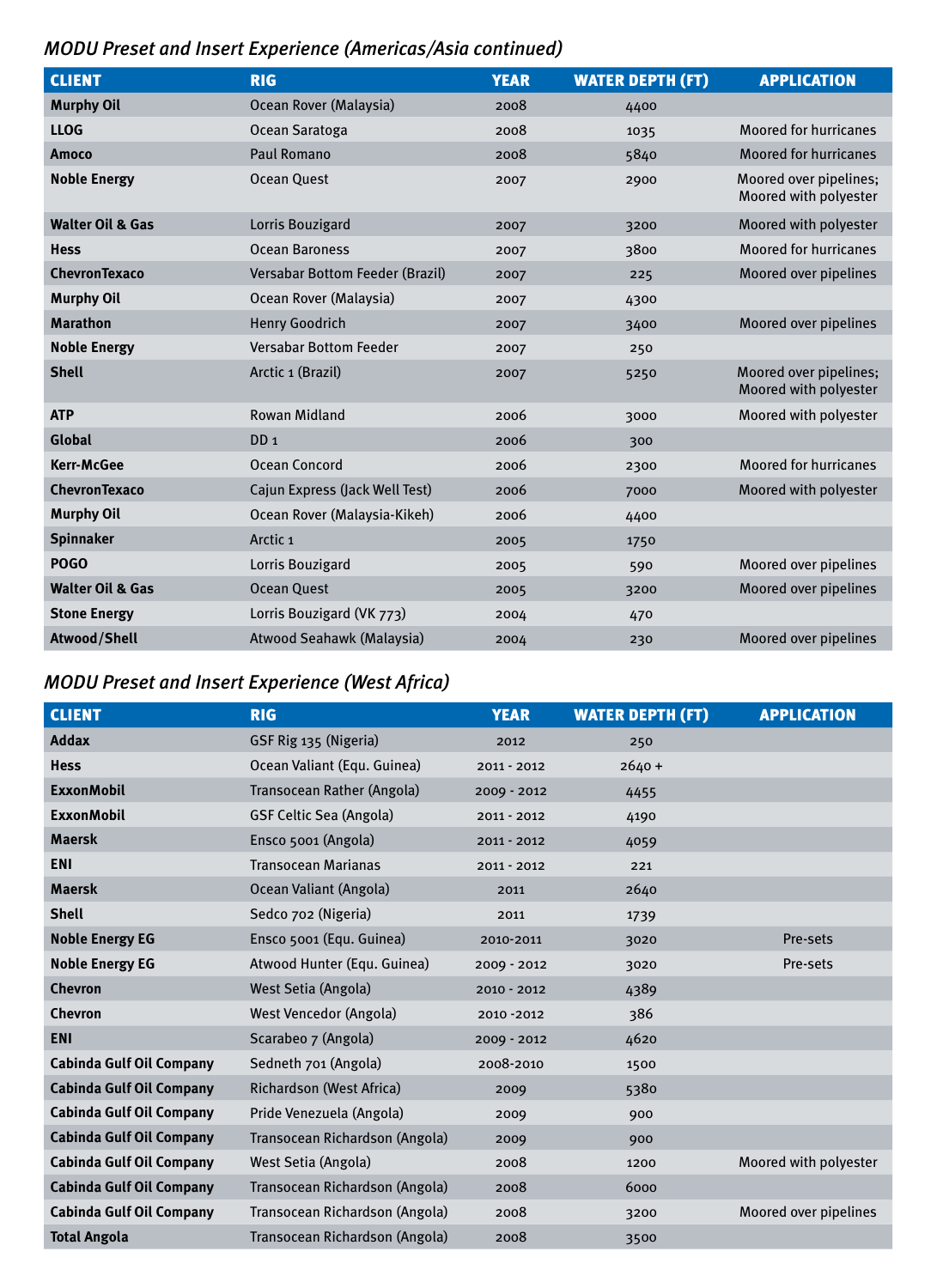## *MODU Preset and Insert Experience (West Africa continued)*

| <b>CLIENT</b>                   | <b>RIG</b>                     | <b>YEAR</b> | <b>WATER DEPTH (FT)</b> | <b>APPLICATION</b>    |
|---------------------------------|--------------------------------|-------------|-------------------------|-----------------------|
| <b>Noble Energy</b>             | Sedco 700 (EG)                 | 2008        | 3400                    |                       |
| <b>Cabinda Gulf Oil Company</b> | Transocean Richardson (Angola) | 2007        | 6200                    |                       |
| <b>Cabinda Gulf Oil Company</b> | Barge CMC 450-10 (Angola)      | 2007        | 250                     | Moored over pipelines |
| <b>Cabinda Gulf Oil Company</b> | Transocean Richardson (Angola) | 2007        | 5000                    |                       |
| <b>Esso Angola</b>              | <b>Multiple MODUs</b>          | 2007        | 690                     |                       |
| ChevronTexaco                   | Sedneth 701 (Angola)           | 2006        | 3400                    |                       |
| <b>Hess</b>                     | Sedco 700 (EG)                 | 2006        | 2400                    |                       |
| <b>Esso Angola</b>              | Pride South Pacific (Angola)   | 2005        | 4200                    |                       |
| <b>FPS</b>                      | Jamestown (Nigeria)            | 2004        | 60                      | Moored with polyester |
| <b>Esso Angola</b>              | <b>Pride South Pacific</b>     | 2004        | 4000                    |                       |

## *Permanent Mooring*

| <b>CLIENT</b>                      | <b>PROJECT</b>                      | <b>YEAR</b> | <b>WATER DEPTH (FT)</b> | <b>APPLICATION</b>                                                                                                                                          |
|------------------------------------|-------------------------------------|-------------|-------------------------|-------------------------------------------------------------------------------------------------------------------------------------------------------------|
| <b>ATP</b>                         | Mirage                              | 2010        | 4000                    | Mooring Design, Installation, Tow,<br><b>Upending and Hookup</b>                                                                                            |
| Cabinda Gulf<br><b>Oil Company</b> | Tombua South<br><b>Drill Center</b> | 2008        | 870                     | Provided the design, engineering, procurement,<br>and installation for the permanent preset catenary<br>moorings at the Tombua South drill center (Angola). |
| Cabinda Gulf<br><b>Oil Company</b> | Tombua Landana                      | 2008        | 1250                    | Provided the design, engineering, procurement, and<br>installation for the permanent preset taut-leg moorings<br>at the Tombua Landana location (Angola).   |
| <b>Oilexco</b>                     | <b>Shelley FPSO</b>                 | 2008        | 140                     | Mooring Installation, Tow and Hookup                                                                                                                        |
| <b>Petrofac</b>                    | <b>Northern Producer</b>            | 2008        | 110                     | Mooring Installation, Tensioning and Hookup                                                                                                                 |
| <b>ATP</b>                         | MinDOC                              | 2008        | 4000                    | Mooring with Polyester                                                                                                                                      |
| <b>Nexen</b>                       | <b>Ettrick</b>                      | 2007        | 110                     | Jacketed Spiral Strand Installation and Tensioning, Tow<br>of Submerged Turret Buoy and Hookup (North Sea)                                                  |
| <b>ATP</b>                         | Gomez                               | 2006        | 3000                    | Mooring Design, Supply, Installation<br>and Hookup (US GOM)                                                                                                 |
| <b>Husky</b>                       | <b>White Rose FPSO</b>              | 2006        | 400                     | Mooring Installation, Tow and Hookup                                                                                                                        |
| Cabinda Gulf<br><b>Oil Company</b> | Lobito-Tomboco                      | 2005        | 1850                    | Permanent Drilling Rig Preset Mooring (Angola)<br>2007 - Maintenance of wire lubrication<br>and equipment for the permanent pre-sets                        |

## *Mooring Piles*

| <b>CLIENT</b>                          | <b>PROJECT</b>                                 | <b>YEAR</b> | <b>APPLICATION</b>                                                                          |
|----------------------------------------|------------------------------------------------|-------------|---------------------------------------------------------------------------------------------|
| <b>Williams</b>                        | <b>Gulfstar One Project</b><br>(Tubular Bells) | 2012        | Mooring Suction Piles: 16' Ø x 88' Long Estimated                                           |
| <b>ATP</b>                             | Mirage                                         | 2008        | Mooring Driven Piles: 84" x 205' Long; 84" x 225' Long                                      |
| <b>Technip</b>                         | <b>Shell Perdido</b>                           | 2007        | Mooring Suction Piles: $18'$ Ø x $87'$ Long;<br>18' Ø x 103' Long; 18' Ø x 90' Long         |
| <b>Murphy Oil</b>                      | Kikeh                                          | 2006        | MODU Suction Anchors: 14.75' Ø x 52.5' Long                                                 |
| <b>Technip</b>                         | Kikeh                                          | 2006        | Mooring Driven Piles: 84" x 153' Long; 84" x 163' Long;<br>84" x 173' Long; 84" x 182' Long |
| <b>Technip</b>                         | Tahiti                                         | 2006        | Mooring Driven Piles: 84" x 254' Long                                                       |
| <b>Enterprise Field Services, Inc.</b> | Independence Hub                               | 2005        | Mooring Suction Piles: 18' Ø x 88' Long                                                     |
| <b>Kerr-McGee</b>                      | Constitution                                   | 2004        | Mooring Driven Piles: 84" x 228' Long                                                       |
| <b>Total</b>                           | Dalia FPSO                                     | 2004        | Mooring Suction Piles: $16'$ Ø x $70'$ in $4460'$ WD                                        |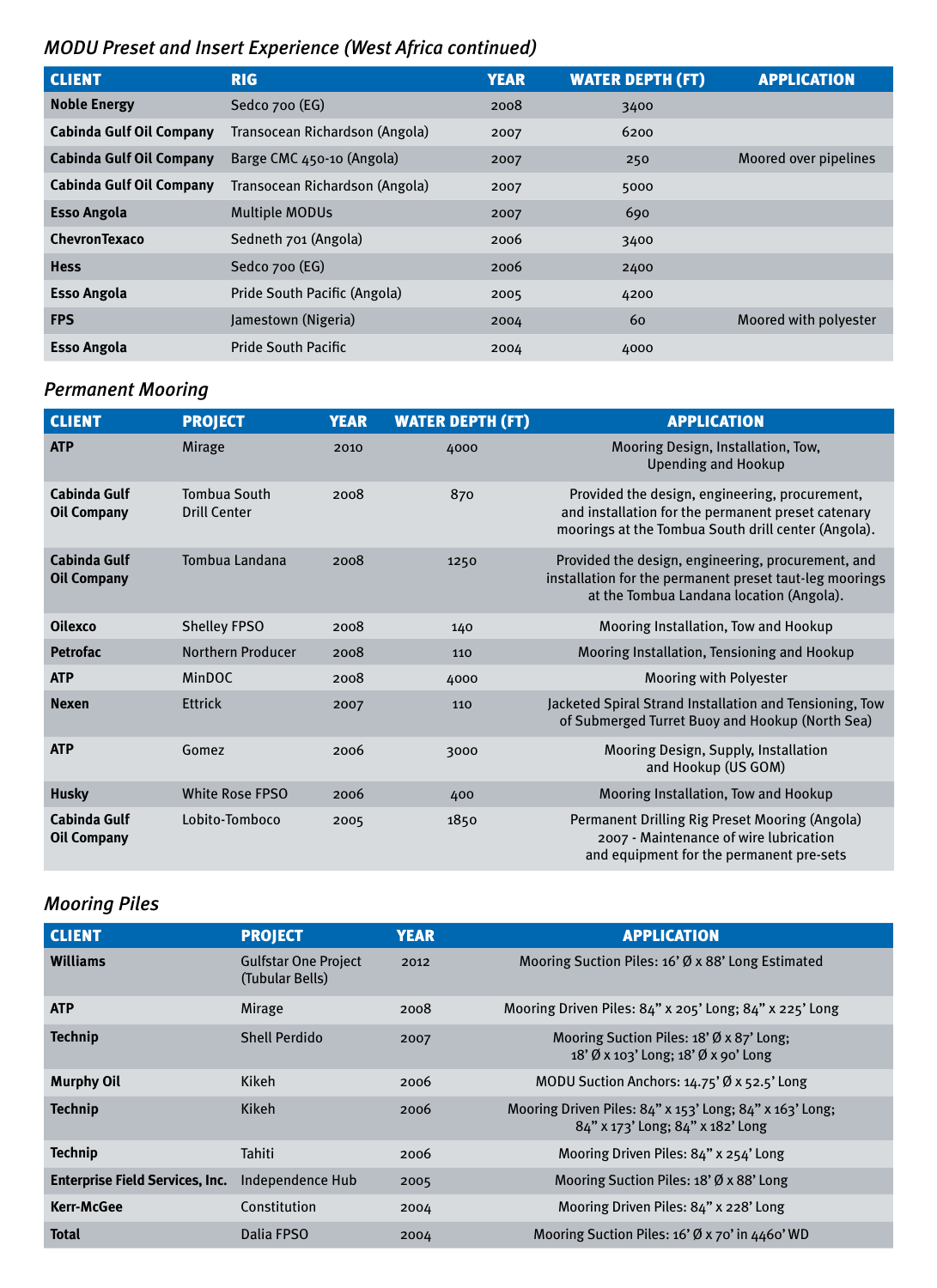



## **Foundations Experience**

For more information on InterMoor:

www.intermoor.com info@intermoor.com

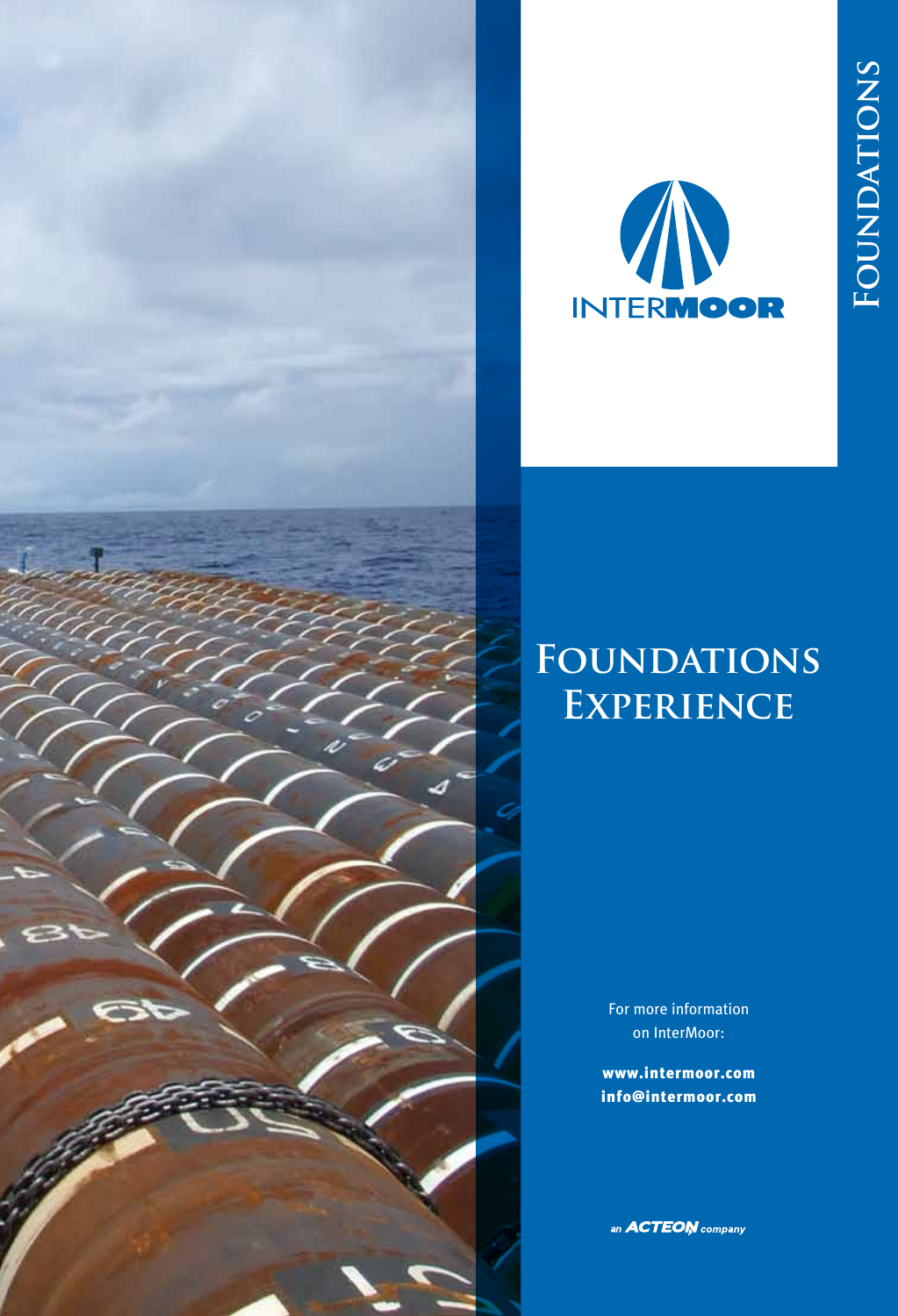## **FOUNDATIONS**



#### *Foundations Experience*

| <b>CLIENT</b>                   | <b>PROJECT</b>                       | <b>YEAR</b> |
|---------------------------------|--------------------------------------|-------------|
| <b>Shell</b>                    | Parque das Conchas BC-10             | 2012        |
| <b>Petrobras</b>                | Papa Terra                           | 2012        |
| <b>FMC Technologies</b>         | Mad Dog 2                            | 2012        |
| <b>EMAS</b>                     | <b>Tamar Project</b>                 | 2012        |
| <b>Williams</b>                 | Gulfstar One Project (Tubular Bells) | 2012        |
| <b>Cameron Subsea Systems</b>   | Jack / St. Malo                      | 2011        |
| <b>Cameron Offshore Systems</b> | Liwan Project                        | 2011        |
| <b>LLOG Exploration</b>         | Matterhorn MC-199                    | 2011        |
| <b>FMC Technologies</b>         | <b>Tamar Manifold</b>                | 2011        |
| <b>LLOG Exploration</b>         | Who Dat? Tie-in Skid                 | 2011        |
| <b>FMC Technologies</b>         | <b>Bonga NW</b>                      | 2011        |
| <b>BP</b>                       | <b>PSVM Manifolds</b>                | 2010        |
| <b>BP</b>                       | Macondo                              | 2010        |
| <b>Murphy Oil</b>               | <b>Thunder Hawk</b>                  | 2009        |
| <b>FMC Technologies</b>         | <b>Cascade and Chinook</b>           | 2009        |
| <b>Cameron Offshore Systems</b> | PSVM Angola Block 31                 | 2008        |
| <b>Shell</b>                    | Parque das Conchas BC-10             | 2008        |
| <b>ATP</b>                      | Mirage                               | 2008        |
| <b>FMC Technologies</b>         | <b>Shell Perdido</b>                 | 2007        |
| <b>BP</b>                       | <b>Thunder Horse</b>                 | 2007        |
| <b>BP</b>                       | <b>Thunder Horse</b>                 | 2007        |
| <b>Technip</b>                  | <b>Shell Perdido</b>                 | 2007        |
| <b>FMC Technologies</b>         | <b>Chevron Blind Faith</b>           | 2006        |
| <b>Murphy Oil</b>               | Kikeh                                | 2006        |
| <b>Technip</b>                  | Kikeh                                | 2006        |
| <b>BP</b>                       | <b>King Pump</b>                     | 2006        |
| <b>Cameron Offshore Systems</b> | Tahiti Manifold                      | 2005        |
| <b>Technip</b>                  | Tahiti PLET                          | 2005        |
| <b>Technip</b>                  | <b>SURF</b>                          | 2004        |
| <b>BP</b>                       | Mad Dog                              | 2004        |
| <b>BP</b>                       | Thunder Horse Water Injection        | 2004        |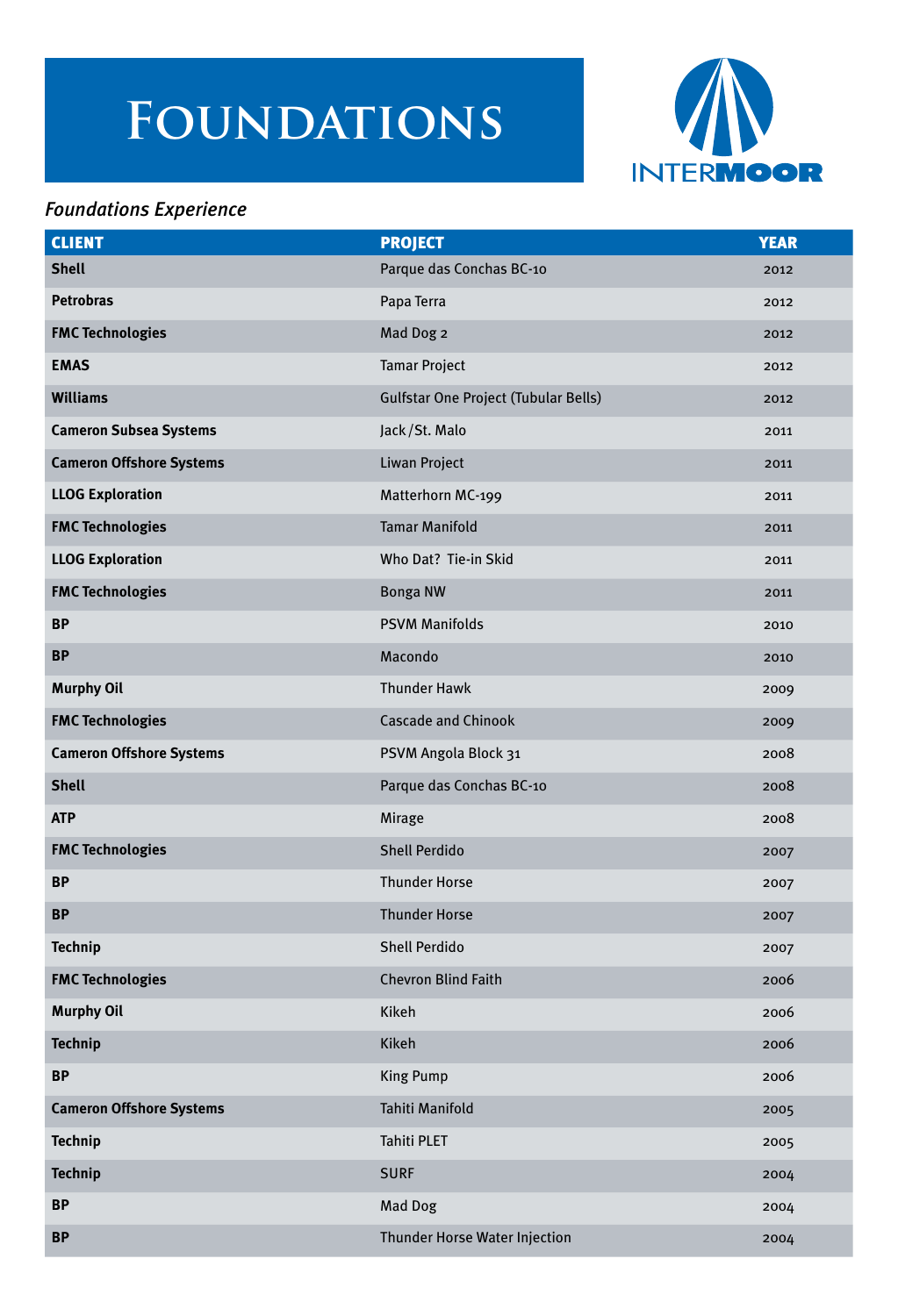

| <b>APPLICATION</b>                                                                             |
|------------------------------------------------------------------------------------------------|
| Phase 2 - 5 Manifold Foundation Conductors: 48"Ø x 200' Long                                   |
| 17 Well Conductors 36" Ø X 187' Long                                                           |
| <b>Manifold foundation</b>                                                                     |
| Foundation Piles: 18' Ø x 43' Long; 18' Ø x 72' Long                                           |
| Mooring Suction Piles: 16' Ø x 88' Long Estimated                                              |
| 11 Suction piles 18' Ø X 75' long and 55' long                                                 |
| Foundations: 32.8' Ø x 65' Long; 32.8' Ø x 46' Long; 19.7' Ø x 31' Long                        |
| Holdback Suction piles: 12.75' Ø x 50' Long                                                    |
| Manifold foundation: 19' Ø x 76' Long                                                          |
| Tie-in skid foundation pile: 12.75' Ø x 60' Long                                               |
| Manifold Foundations: 18' Ø x 60' Long                                                         |
| Manifold Foundation Suction Piles: 19' Ø x 60' Long; 19' Ø x 76' Long                          |
| Free Standing Riser Piles: (2) 14' Ø x 90' Long                                                |
| PLET Holdback Anchor Suction Piles: 16' Ø x 95' Long                                           |
| Manifold and Pump Station Suction Piles: 16' Ø x 71.5' Long (Manifold) 18' Ø x 90' Long (Pump) |
| <b>Manifold Foundation Suction Piles</b>                                                       |
| Well Conductor and Manifold Foundation Piles: 36" Ø x 165' Long; 48" Ø x 200' Long             |
| Mooring Driven Piles: 84" x 205' Long; 84" x 225' Long                                         |
| Manifold Foundation Suction Piles: 18' Ø x 78' Long; 18' Ø x 84' Long                          |
| NeXT PLET Suction Piles: 18' Ø x 78' Long; 18' Ø x 107' Long; 11' Ø x 67' Long                 |
| Previous Flowline Suction Anchor: 11' Ø x 46' Long                                             |
| Mooring Suction Piles: 18' Ø x 87' Long; 18' Ø x 103' Long; 18' Ø x 90' Long                   |
| PLET/Manifold Suction Piles: 16' Ø x 82' Long; 16' Ø x 53' Long                                |
| MODU Suction Anchors: 14.75' Ø x 52.5' Long                                                    |
| Mooring Driven Piles: 84" x 153' Long; 84" x 163' Long; 84" x 173' Long; 84" x 182' Long       |
| Subsea Pump Foundation Suction Piles: 12' Ø x 77' Long                                         |
| Manifold Foundation Suction Piles: 18' Ø x 77' Long                                            |
| Flowline PLET Anchors: 12' Ø x 73' Long                                                        |
| Initiation Suction Piles: 12' Ø x 79' Long                                                     |
| Wellhead Support Piles: 11' Ø x 45' Long                                                       |

Water Injection Flexible Pipeline PLET: 11' Ø x 63' Long; Installation Aid Piles: 11' Ø x 66' Long in 5400' WD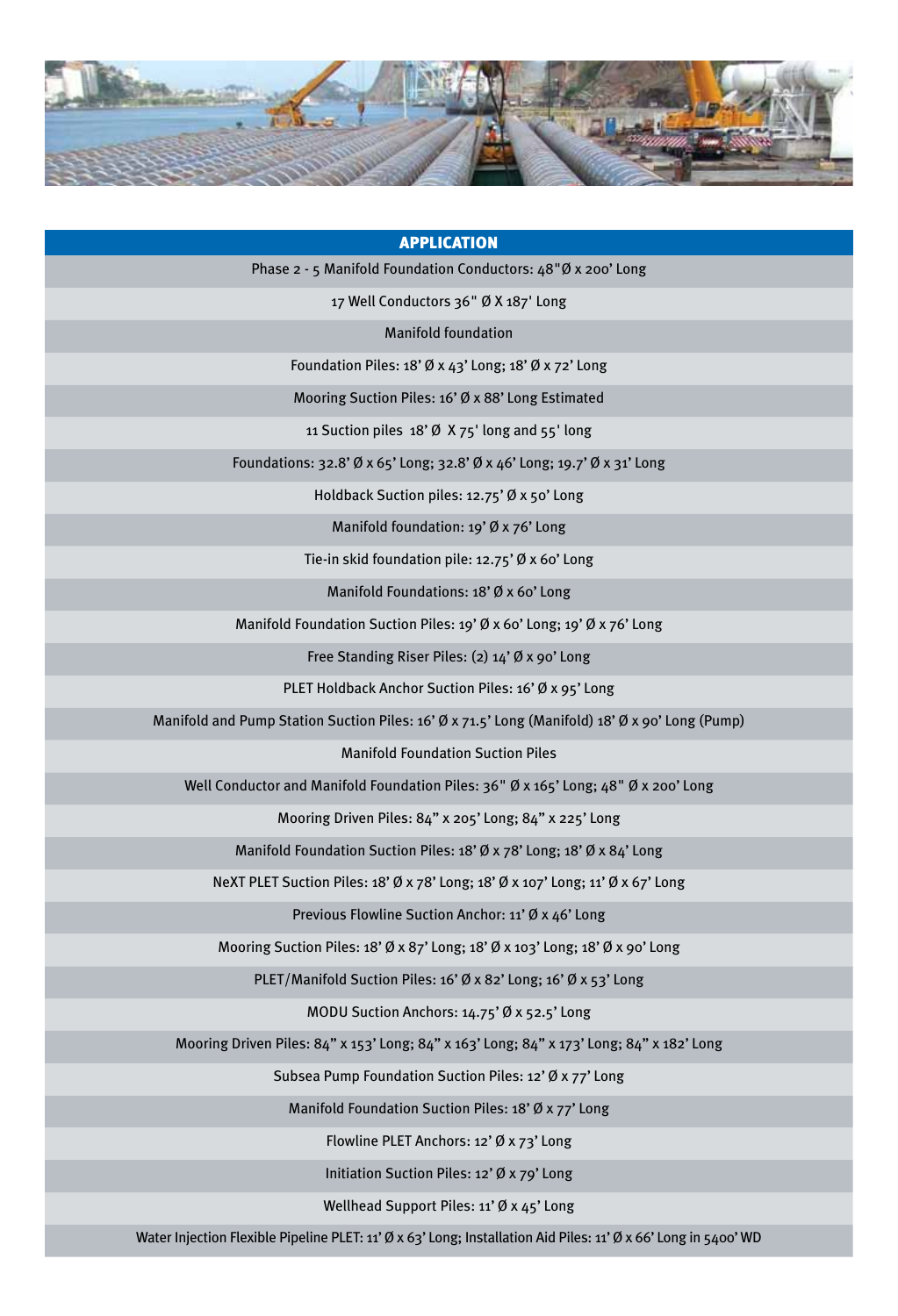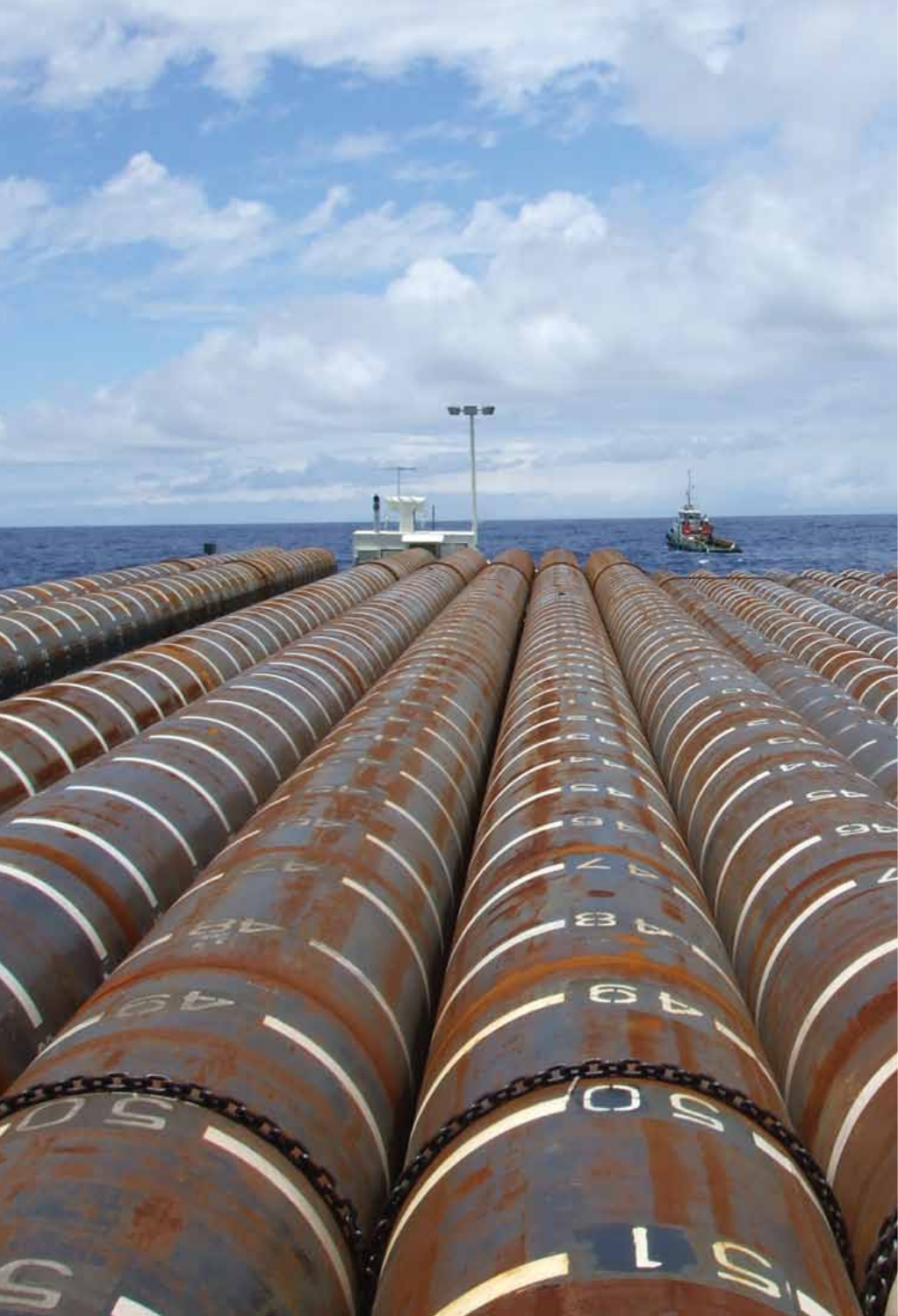



## **Subsea Experience**

For more information on InterMoor:

www.intermoor.com info@intermoor.com

an **ACTEOM** company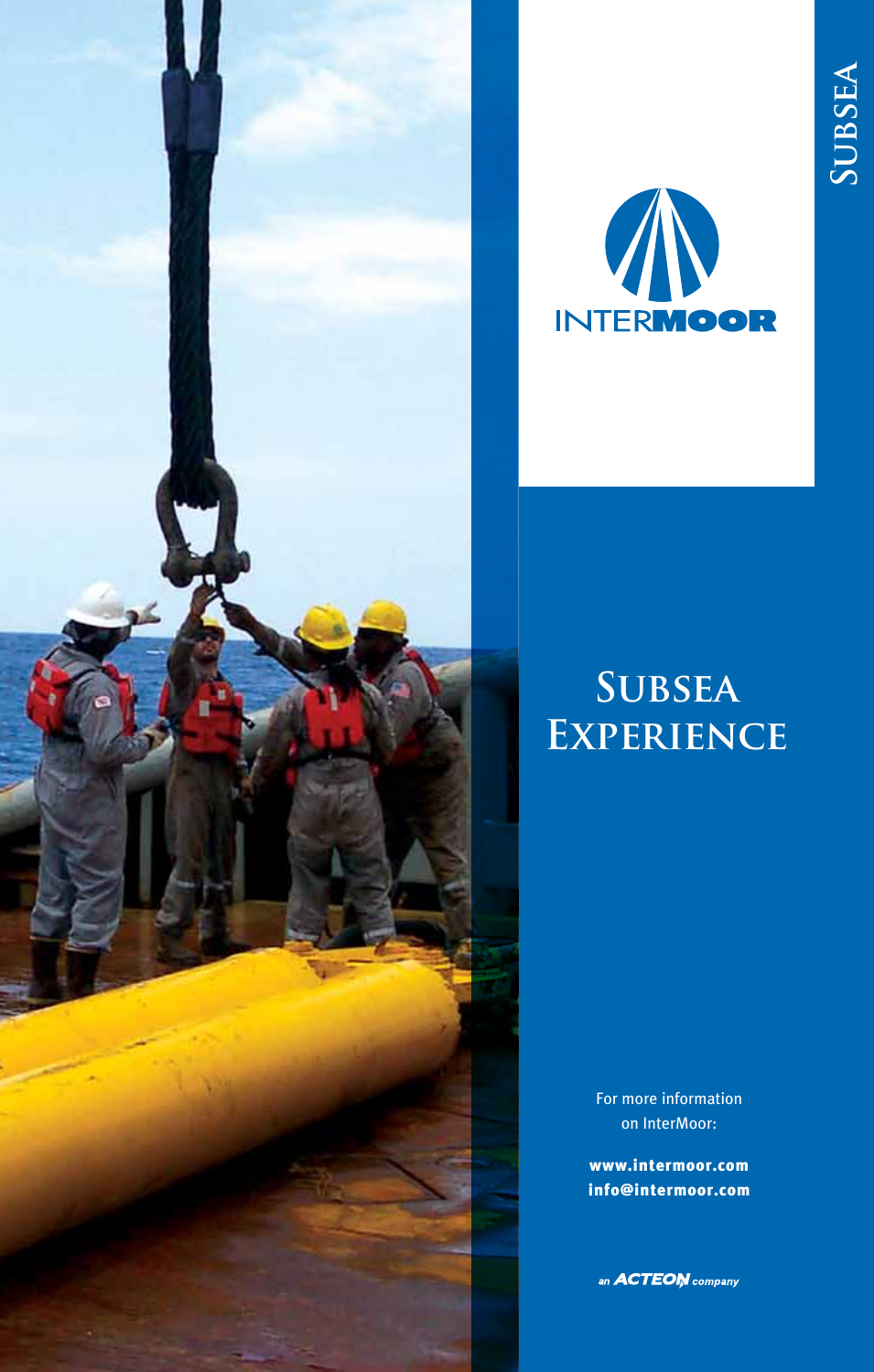

## *Subsea Installation & Recovery Experience*

| <b>CLIENT</b>                 | <b>PROJECT</b>                   | <b>YEAR</b> | <b>SCOPE OF WORK</b>                                                                                                                                                                                                                                                                                                                                                                                                                                                   |
|-------------------------------|----------------------------------|-------------|------------------------------------------------------------------------------------------------------------------------------------------------------------------------------------------------------------------------------------------------------------------------------------------------------------------------------------------------------------------------------------------------------------------------------------------------------------------------|
| <b>BP</b>                     | GC 699, 700, 742,<br>743 and 744 | 2012        | Vessel Support for Changeout of Atlantis Subsea<br>Equipment Including: Install six (6) mudmats,<br>Wet Park three (3) manifolds on mudmats, Wet<br>Park three (3) PLEMS on mudmats, Subsea test<br>all manifolds, Recover 35 Subsea Jumpers, Recover<br>three (3) Manifolds, Recover three (3) PLEMS, Install<br>thirty eight (38) Subsea Jumpers, Install one (1)<br>Manifold, Install one (1) Pigging Loop, Install and<br>test eight (8) LTIPCs. (Ongoing Project) |
| <b>LLOG Exploration</b>       | MC-199/MC503                     | 2011        | Batch HCLS Installation of Multiple 45 Ton XTs                                                                                                                                                                                                                                                                                                                                                                                                                         |
| <b>Surf Subsea</b>            | $GC-490$                         | 2010        | <b>Compensators for Tree Installation</b>                                                                                                                                                                                                                                                                                                                                                                                                                              |
| <b>BP</b>                     | $MC-252$                         | 2010        | Recovery of Free Standing Riser #1 and including<br>Flooding and Recovery of SBM Air Can, Dril-Quip<br>Air Can and Suction Pile Foundation                                                                                                                                                                                                                                                                                                                             |
| <b>BP</b>                     | MC-252                           | 2010        | Recovery of Free Standing Riser #2 and including<br>Flooding and Recovery of SBM Air Can, Dril-Quip<br>Air Can and Suction Pile Foundation                                                                                                                                                                                                                                                                                                                             |
| <b>BP</b>                     | MC-252                           | 2010        | CDP Manifold Recovery, BOP/HDS Manifold<br>Recovery, Choke/Kill Manifold Recovery,<br>Accumulator Skid Recovery, Junk Shot Manifold<br>Recovery, Wet park of FSR1 Flexible Jumper                                                                                                                                                                                                                                                                                      |
| <b>McMoran</b>                | EB-947                           | 2010        | <b>Platform Recovery</b>                                                                                                                                                                                                                                                                                                                                                                                                                                               |
| <b>ExxonMobil</b>             | Mica                             | 2010        | Tree and Jumper Recovery                                                                                                                                                                                                                                                                                                                                                                                                                                               |
| <b>International Offshore</b> | <b>SMI 49-B</b>                  | 2010        | <b>Platform Recovery</b>                                                                                                                                                                                                                                                                                                                                                                                                                                               |
| <b>Legacy Offshore</b>        | El-292                           | 2010        | <b>Heave Compensation</b>                                                                                                                                                                                                                                                                                                                                                                                                                                              |
| <b>International Offshore</b> | <b>VR-217</b>                    | 2009        | <b>Platform Recovery</b>                                                                                                                                                                                                                                                                                                                                                                                                                                               |
| <b>Tetra</b>                  | EC-328A                          | 2009        | <b>Platform Recovery</b>                                                                                                                                                                                                                                                                                                                                                                                                                                               |
| <b>ExxonMobil</b>             | Rockefeller                      | 2009        | Jumper Installation and Recovery                                                                                                                                                                                                                                                                                                                                                                                                                                       |
| <b>LLOG</b>                   | $MC-72$                          | 2009        | <b>Tree Installation</b>                                                                                                                                                                                                                                                                                                                                                                                                                                               |
| <b>ExxonMobil</b>             | Rockefeller                      | 2009        | <b>Tree Installation</b>                                                                                                                                                                                                                                                                                                                                                                                                                                               |
| <b>LLOG</b>                   | MC-353                           | 2009        | <b>Tree Installation</b>                                                                                                                                                                                                                                                                                                                                                                                                                                               |
| <b>ExxonMobil</b>             | Rockefeller                      | 2009        | <b>Tree Installation</b>                                                                                                                                                                                                                                                                                                                                                                                                                                               |
| <b>ExxonMobil</b>             | Rockefeller                      | 2009        | <b>Manifold Installation</b>                                                                                                                                                                                                                                                                                                                                                                                                                                           |
| <b>Stone Energy</b>           | GOM                              | 2008        | <b>Platform Recovery</b>                                                                                                                                                                                                                                                                                                                                                                                                                                               |
| <b>Noble Energy</b>           | Gemini                           | 2008        | Subsea Lifts                                                                                                                                                                                                                                                                                                                                                                                                                                                           |
| <b>Noble Energy</b>           | MC-292                           | 2008        | <b>Tree Installation</b>                                                                                                                                                                                                                                                                                                                                                                                                                                               |
| <b>LLOG</b>                   | GB-378 SS03                      | 2008        | <b>Tree Installation</b>                                                                                                                                                                                                                                                                                                                                                                                                                                               |
| <b>Pioneer</b>                | $EC-322$                         | 2008        | <b>Platform Recovery</b>                                                                                                                                                                                                                                                                                                                                                                                                                                               |
| <b>Shell (Brazil)</b>         | <b>BC-10</b>                     | 2008        | <b>Template Installation</b>                                                                                                                                                                                                                                                                                                                                                                                                                                           |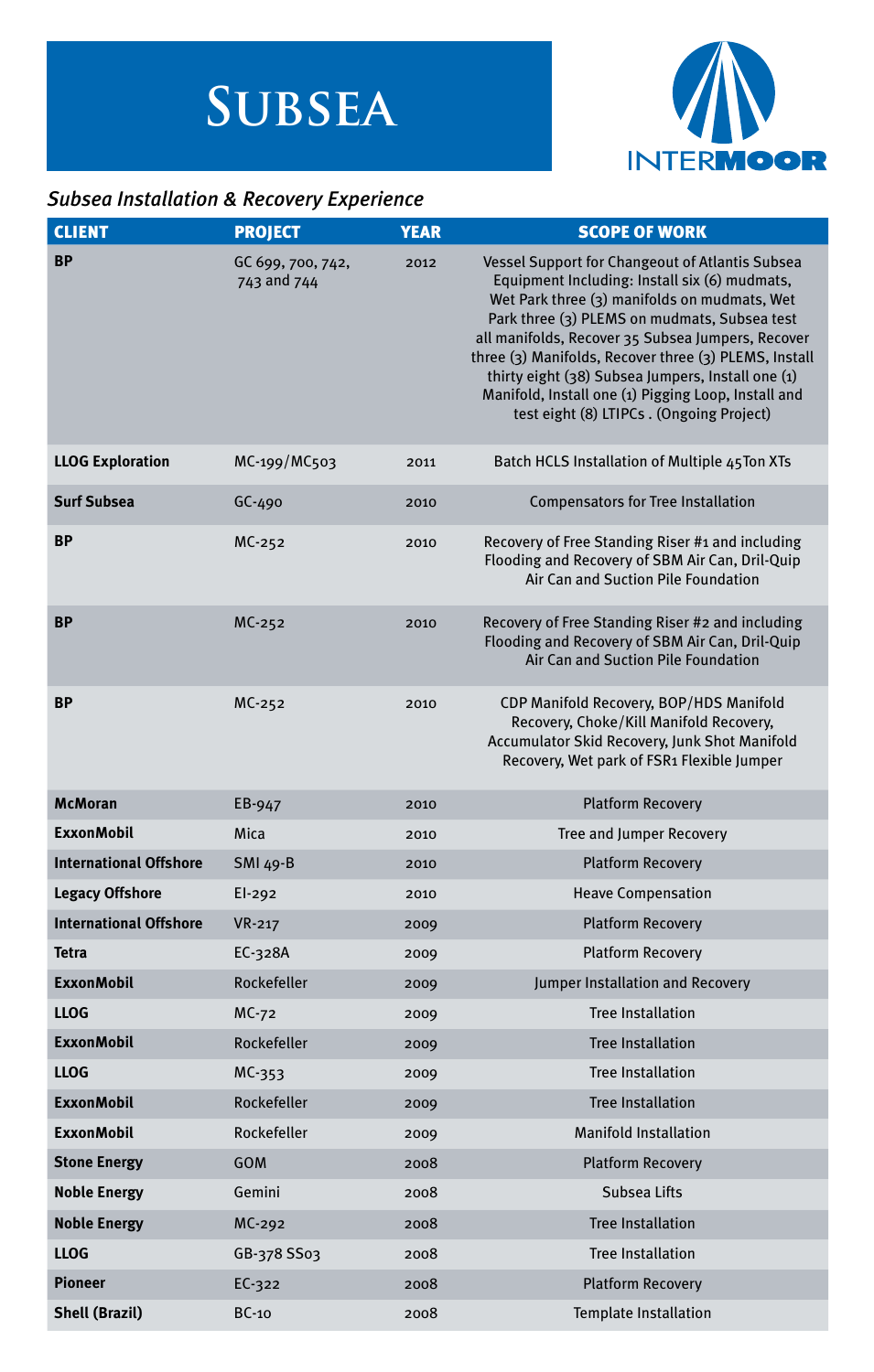## *Subsea Installation & Recovery Experience (continued)*

| <b>CLIENT</b>               | <b>PROJECT</b>                | <b>YEAR</b> | <b>SCOPE OF WORK</b>                 |
|-----------------------------|-------------------------------|-------------|--------------------------------------|
| <b>LLOG</b>                 | $GB-378$                      | 2008        | Tree and Jumper Recovery             |
| <b>LLOG</b>                 | $GB-378$                      | 2008        | <b>Tree Installation</b>             |
| Apache                      | $MC-353$                      | 2008        | <b>Tree Installation</b>             |
| <b>Stone Energy</b>         | <b>International Frontier</b> | 2007        | <b>Heave Compensation on Salvage</b> |
| <b>BHP Billiton</b>         | Neptune                       | 2007        | <b>Manifold Installation</b>         |
| <b>Stone Energy</b>         | $VR-255$                      | 2007        | <b>Platform Recovery</b>             |
| <b>Newfield Exploration</b> | Wrigley                       | 2007        | <b>Tree Installation</b>             |
| <b>Hess</b>                 | Conger                        | 2007        | Tree and Jumper Recovery             |
| <b>Hess</b>                 | <b>GOM</b>                    | 2006        | <b>Tree Recovery</b>                 |

## *Cutting Projects*

| <b>CLIENT</b>            | <b>LOCATION</b>    | <b>YEAR</b> | <b>DEPTH</b>   | <b>CUTS</b>             |
|--------------------------|--------------------|-------------|----------------|-------------------------|
| Pisces Energy            | <b>VK 77</b>       | 2011        | 106            | 4                       |
| <b>Pisces Energy</b>     | EI 41              | 2011        | 11             | $\mathbf{1}$            |
| Manson Gulf              | HI 202 #7          | 2011        | 29             | $\mathbf{1}$            |
| <b>Manson Gulf</b>       | HI 176 #2          | 2011        | 25             | $\mathbf{o}$            |
| <b>Manson Gulf</b>       | HI 167 #2          | 2011        | 32             | $\mathbf{1}$            |
| Manson Gulf              | HI 166 #1          | 2011        | 30             | $\mathbf{1}$            |
| <b>Manson Gulf</b>       | HI A-7#2           | 2011        | 29             | $\mathbf{1}$            |
| <b>Manson Gulf</b>       | HI 53 #3           | 2011        | 15             | $\mathbf{1}$            |
| Manson Gulf              | EI 202-A           | 2011        | 53             | 3                       |
| <b>Manson Gulf</b>       | EI 202-B           | 2011        | 54             | $\overline{7}$          |
| <b>Manson Gulf</b>       | El 158 #10         | 2011        | 40             | 4                       |
| <b>Manson Gulf</b>       | EI 188 JA          | 2011        | 38             | 4                       |
| <b>Manson Gulf</b>       | ST 212-B           | 2011        | 5 <sup>2</sup> | 4                       |
| <b>Legacy Resources</b>  | MP 92              | 2011        | 30             | $\overline{2}$          |
| <b>Pisces Energy</b>     | EI 42              | 2011        | 15             | $\mathbf 0$             |
| <b>Diamond Services</b>  | EI 147             | 2010        | 47             | $\overline{2}$          |
| <b>Manson Gulf</b>       | HI A-544           | 2010        | 86             | $\overline{\mathbf{3}}$ |
| Manson Gulf              | WC 328             | 2010        | 47             | $\sqrt{4}$              |
| Manson Gulf              | WC 331             | 2010        | 48             | 4                       |
| Manson Gulf              | <b>WC405</b>       | 2010        | 68             | 8                       |
| <b>Wild Well Control</b> | <b>WC 442</b>      | 2010        | 80             | 6                       |
| <b>Wild Well Control</b> | <b>WC 472</b>      | 2010        | 73             | $\mathsf{o}$            |
| Manson Gulf              | El 308-A           | 2010        | 76             | 8                       |
| <b>Wild Well Control</b> | ST 196-C           | 2010        | 43             | 3                       |
| <b>Manson Gulf</b>       | SS 145             | 2010        | 37             | $\boldsymbol{6}$        |
| <b>Manson Gulf</b>       | ST 212-C           | 2010        | 5 <sup>2</sup> | $\overline{\mathbf{3}}$ |
| <b>Cal-Dive</b>          | EC 294-A           | 2010        | 90             | $\overline{\mathbf{3}}$ |
| Apache                   | <b>BAY MARCHAN</b> | 2010        | 14             | $\mathbf{1}$            |
| <b>Wild Well Control</b> | VR 306-A           | 2010        | 34             | 4                       |
| Chevron                  | GC <sub>6</sub>    | 2010        | 123            | $\mathbf 0$             |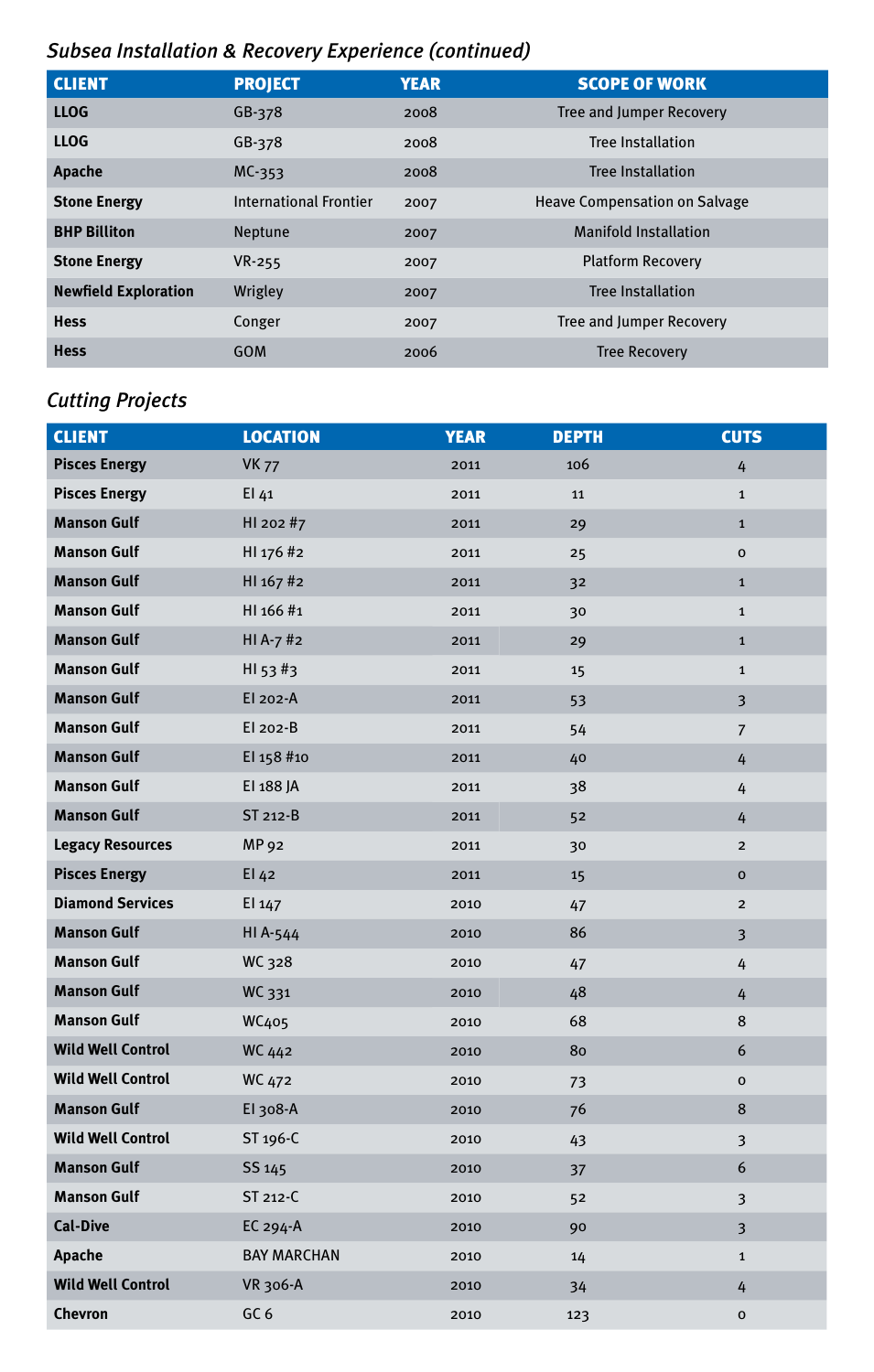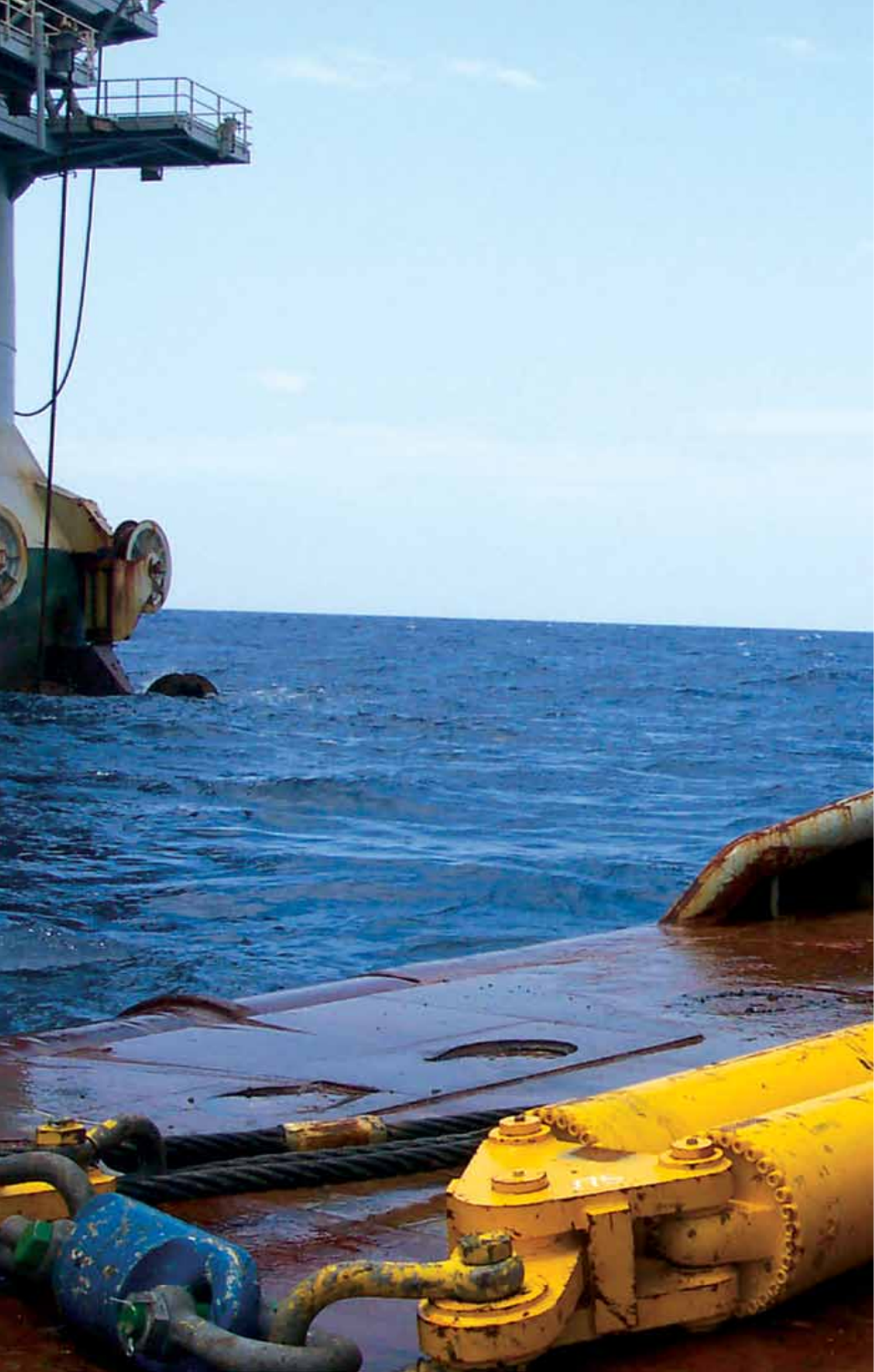



# SPECIAL PROJECTS **Special Projects**

## **Special** PROJECTS **Highlights**

For more information on InterMoor:

www.intermoor.com info@intermoor.com

an **ACTEON** company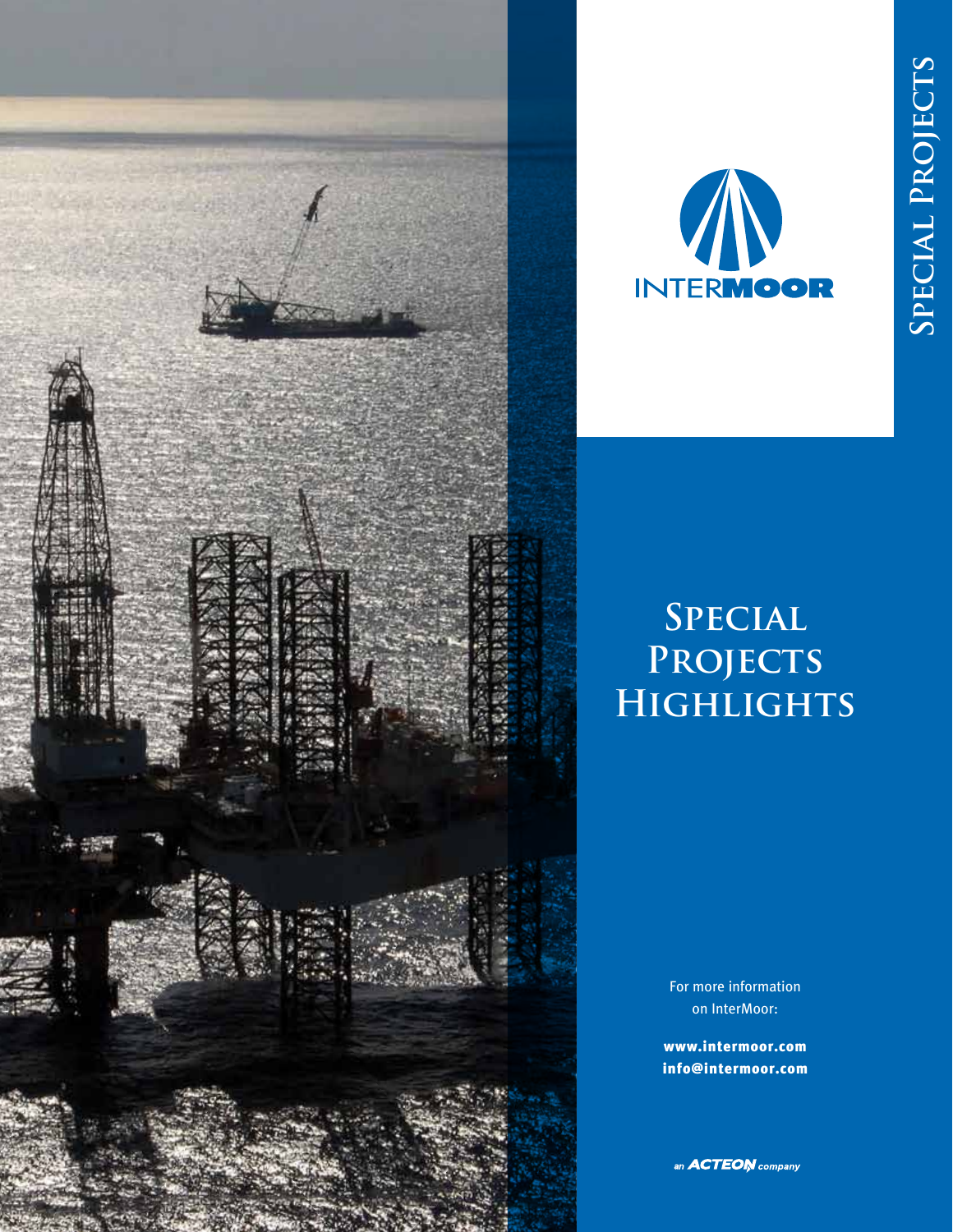# SPECIAL PROJECTS



#### *Special Projects*

| <b>CLIENT</b>                          | <b>PROJECT</b>                                         | <b>YEAR</b> | <b>LOCATION</b>                   | <b>SCOPE OF WORK</b>                                                                                                                                                                                                                                                                                                                                                                                                                                                |  |
|----------------------------------------|--------------------------------------------------------|-------------|-----------------------------------|---------------------------------------------------------------------------------------------------------------------------------------------------------------------------------------------------------------------------------------------------------------------------------------------------------------------------------------------------------------------------------------------------------------------------------------------------------------------|--|
| <b>LLOG</b>                            | Subsea Tree<br><b>Installation</b>                     | 2011        | <b>GOM</b>                        | Responsible for installation of two subsea trees at the Mississippi<br>Canyon (MC) Block 199 in a water depth of 2,460 ft. The trees each<br>weighed 90 kips (45 tons). Shell's patented Heave Compensated<br>Landing System (HCLS) was utilized to facilitate subsea tree<br>installation. The AHV used for the installation was the Joshua Chouest.                                                                                                               |  |
| <b>Chevron</b>                         | Kuito C<br>Replacement<br>Electrical<br>Equipment      | 2011        | Angola                            | Provided offshore engineering procedures, installation equipment<br>and services as well as onshore and offshore project management<br>and installation engineering. The field is located in water depths of<br>384 m to 405 m (1,260 ft - 1,330 ft). Responsible for the planning<br>and execution of the installation of the new umbilical, UTA, EDU and<br>EFL's. Also provided installation hardware and coordinated shipping<br>for delivery to the DUCO yard. |  |
| <b>Marine</b><br>Subsea AS             | African<br>Worker                                      | 2011        | Norway                            | Completed the recovery and replacement of a damaged polyester<br>mooring line on the African Worker accommodations barge in Angola<br>Block 17. The complex replacement operation was completed<br>without interruption to daily activities onboard the platform, which<br>was a critical design component as the African Worker supports<br>production operations for the entire field block.                                                                      |  |
| Shell                                  | <b>Noble</b><br><b>Discoverer</b>                      | 2011        | New Zealand,<br><b>Ruru Field</b> | Provided the design, engineering, procurement and installation<br>services for 8 preset mooring legs. Water depth was 105 meters<br>(344 ft). Provided personnel for the installation.                                                                                                                                                                                                                                                                              |  |
| <b>Modec</b>                           | MV <sub>22</sub>                                       | 2010        | Brazil,<br><b>Tupi Field</b>      | Provided provision of project management, engineering support,<br>offshore support personnel and equipment. Provided MV22 FPSO<br>hook up mooring procedures development, riser pull in procedures,<br>passage plan and FPSO station keeping procedures. Provision of<br>client representative onboard the Petrobras AHTS during mooring<br>pre-installation and polyester abandonment. The project was<br>completed in five months.                                |  |
| <b>Premier Oil</b>                     | <b>Balmoral FPV</b>                                    | 2010        | <b>UK</b><br>Continental<br>Shell | Provided project management to undertake the complete chain<br>change out, replacement of connectors with long term mooring<br>connectors, chain inspection. Procedures and personnel provided<br>both on and offshore. Provided navigation and positioning services.                                                                                                                                                                                               |  |
| <b>Helix</b>                           | <b>DTS</b><br><b>Riser Bouy</b><br><b>Installation</b> | 2010        | <b>GOM</b>                        | Responsible for planning and implementing the installation of<br>the first detachable riser buoy in the GOM including the mooring<br>installation and hookup as well as maintaining buoy ballast control<br>during the 4 riser pull-ins, 2 umbilical pull-ins and hookup of<br>6 mooring legs.                                                                                                                                                                      |  |
| <b>BP</b>                              | <b>Macondo DTS</b><br><b>Riser Buoy</b>                | 2010        | GOM, MC 252                       | Developed procedures and drawings for the installation and<br>recovery of the 110 mT Emergency DTS Riser Buoy, 4,700' polyester/<br>chain tether and 180 mT clump weight. The riser buoy allowed the<br>Producer 1 to recover oil as part of the spill containment system.<br>Managed the offshore installation and recovery from AHTS and HOS<br>Iron Horse. Provided 12-man crew for installation.                                                                |  |
| <b>ATP</b><br>Oil & Gas<br>Corporation | Mirage                                                 | 2010        | <b>GOM</b>                        | Responsible for the tow, upending and hookup of the ATP Mirage<br>in 4,000 ft water depth. Provided mooring design, driven pile<br>anchors and mooring preset installation. The project marked the<br>first MinDOC hull design and the first permanent polyester<br>mooring system allowed to be preset on the seafloor.                                                                                                                                            |  |
| <b>OGX</b>                             | Mooring and<br>Positioning                             | 2010        | <b>Brazil</b>                     | Responsible for the mooring and positioning of 5 MODUs - Ocean<br>Star, Ocean Ambassador, Ocean Quest, Ocean Lexington and Sea<br>Explorer. Responsible for the mooring and positioning of 4 AHTS -<br>C-Sailor, Odin Viking, Skandi Mogster and Sanko Bay. Water depth<br>ranges from 524 to 1,640 ft.                                                                                                                                                             |  |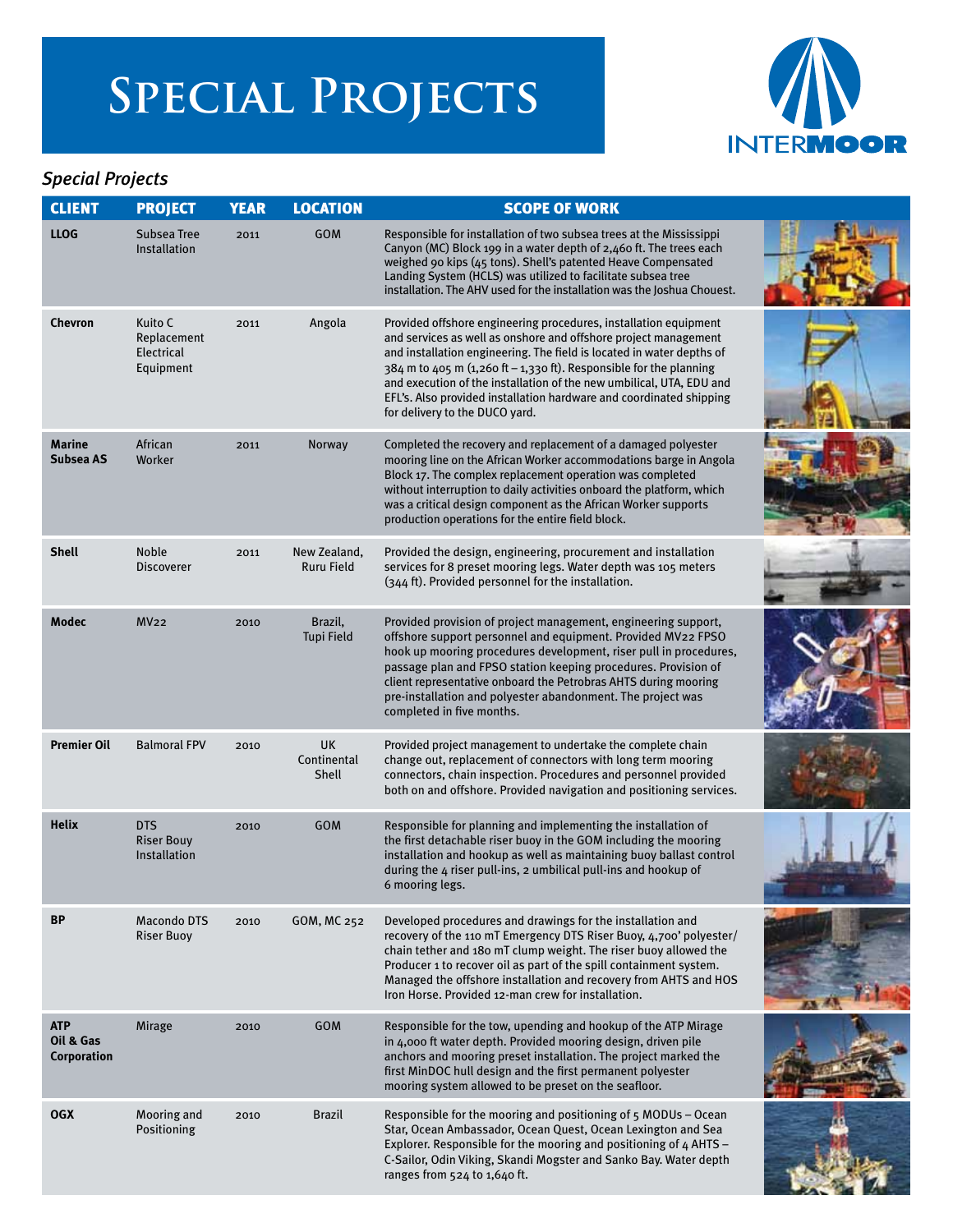#### *Special Projects (continued)*

| <b>CLIENT</b>     | <b>PROJECT</b>                                     | <b>YEAR</b> | <b>LOCATION</b>                   | <b>SCOPE OF WORK</b>                                                                                                                                                                                                                                                                                                                                                                                                                                                                                                                                                                                                                                                                                                                                                                                                                                                                                                                                              |  |
|-------------------|----------------------------------------------------|-------------|-----------------------------------|-------------------------------------------------------------------------------------------------------------------------------------------------------------------------------------------------------------------------------------------------------------------------------------------------------------------------------------------------------------------------------------------------------------------------------------------------------------------------------------------------------------------------------------------------------------------------------------------------------------------------------------------------------------------------------------------------------------------------------------------------------------------------------------------------------------------------------------------------------------------------------------------------------------------------------------------------------------------|--|
| <b>HESS</b>       | Okume Echo<br><b>TLP Hawser</b><br>Replacement     | 2009        | <b>GOM</b>                        | Responsible for installation of complete hawser replacement<br>kit. Replaced complete hawser system on TLP platform.<br>Transferred hawser system from the deck of AHTS directly<br>to TLP column padeyes.                                                                                                                                                                                                                                                                                                                                                                                                                                                                                                                                                                                                                                                                                                                                                        |  |
| <b>Murphy</b>     | Thunder<br><b>Hawk PLET</b><br>Anchors             | 2009        | <b>GOM</b>                        | Designed, fabricated and installed two 16 ft diameter by 95 ft long<br>suction piles, each weighing 159 tons. Piles are designed for 550<br>kip holdback capacity using "Devil's Claw" chain ratcheting<br>mechanism. Piles were fabricated to meet API RP 2SK tolerance<br>requirements for out-of-roundness. Developed and executed<br>procedures for installing piles from an AHV without using the<br>A-frame in 5800 ft of water. Also prototyped, tested and used<br>new PS-24 Vent Cap system in lieu of butterfly valves which<br>reduced cost, shortened delivery time and proved highly<br>successful offshore. Completed in June 2009.                                                                                                                                                                                                                                                                                                                 |  |
| <b>ExxonMobil</b> | Rockefeller<br><b>Parking Pile</b><br>and Manifold | 2009        | GOM                               | Provided project management, installation engineering, procedure<br>development and key offshore supervisory personnel to execute the<br>project offshore as planned. The first mobilization of the campaign<br>included installing a parking suction pile and landing a subsea<br>manifold distribution unit (SMDU) on the parking pile.                                                                                                                                                                                                                                                                                                                                                                                                                                                                                                                                                                                                                         |  |
| <b>Chevron</b>    | <b>Captain FPSO</b>                                | 2009        | <b>UK</b><br>Continental<br>Shelf | Provided project management services for Chain cropping and<br>shackles replacement. Chain inspection, procedures and<br>personnel provided for both on and offshore. Provided navigation<br>and positioning services.                                                                                                                                                                                                                                                                                                                                                                                                                                                                                                                                                                                                                                                                                                                                            |  |
| <b>ExxonMobil</b> | Rockefeller<br>Christmas<br><b>Tree</b>            | 2009        | GOM                               | Provided project management, installation engineering, procedure<br>development and key offshore supervisory personnel to execute<br>the project offshore as planned. The second mobilization of the<br>campaign, the XMAS tree, was wet parked in field. The work was<br>completed from the construction vessel DMT Emerald.                                                                                                                                                                                                                                                                                                                                                                                                                                                                                                                                                                                                                                     |  |
| <b>Maersk</b>     | <b>Curlew FPSO</b>                                 | 2009        | <b>UK</b><br>Continental<br>Shelf | Provided project management services for chain cropping and<br>shackles replacement. Chain/ Wire Inspection, procedures and<br>personnel provided for both on and offshore.                                                                                                                                                                                                                                                                                                                                                                                                                                                                                                                                                                                                                                                                                                                                                                                       |  |
| <b>ExxonMobil</b> | Rockefeller<br>Jumper                              | 2009        | <b>GOM</b>                        | Provided project management, installation engineering, procedure<br>development and key offshore supervisory personnel to execute<br>the project offshore as planned. For the third mobilization of the<br>campaign, two jumpers were installed and one was recovered. The<br>work was completed from the construction vessel DMT Emerald.                                                                                                                                                                                                                                                                                                                                                                                                                                                                                                                                                                                                                        |  |
| <b>Chevron</b>    | Tombua<br>Landana                                  | 2009        | Angola                            | Provided design, engineering, procurement, and installation for<br>permanent preset catenary (at the Tombua South drill center)<br>and taut-leg (at the Tombua Landana location) moorings. The<br>eight catenary mooring legs consisted of 10mt Stevpris new<br>generation anchors, 3" chain, pendant wires and surface buoys<br>in 870 ft water depth. The eight taut-leg mooring legs consisted<br>for SEPLA anchors, 3" chain, subsea mooring connectors, 5.5"<br>diameter polyester and H-link connectors in 1,250 ft water depth.<br>Provided fabrication of a 60 ft suction follower and aids to allow<br>installation of suction anchors over the side of a crane vessel.<br>This project was the first use of SEPLA anchors and polyester<br>for Chevron in Angola - completed in August 2009.                                                                                                                                                            |  |
| <b>Shell</b>      | $BC-10$<br>Conductor<br>Installation               | 2008        | <b>Brazil</b>                     | Provided installation of two Artificial Lift Manifolds (ALMs), 6<br>ALM conductors and 11 well conductors (all 36" dia. x 50 m long)<br>in water depths up to 1920 m. The installation was performed using<br>an perator supplied anchor handling vessel (AHV). The objectives<br>for the project were to develop methodology for safe deployment,<br>lowering and installation of ALMs from AHV; methodology for<br>conductor installation using AHV and transport barge; deployment/<br>recovery methodology for deepwater hammer from AHV; install<br>all conductors within 0.5 m horizontal and 1 degree verticality<br>tolerances; and install ALMs within 0.5 m horizontal and 1.5<br>degrees heading tolerances. All objectives were acheived. Some<br>industry firsts include the deepest use of a subsea hydraulic hammer,<br>first use of such a hammer from an AHV, deepest pre-installed<br>conductors and first pre-installed conductor from an AHV. |  |